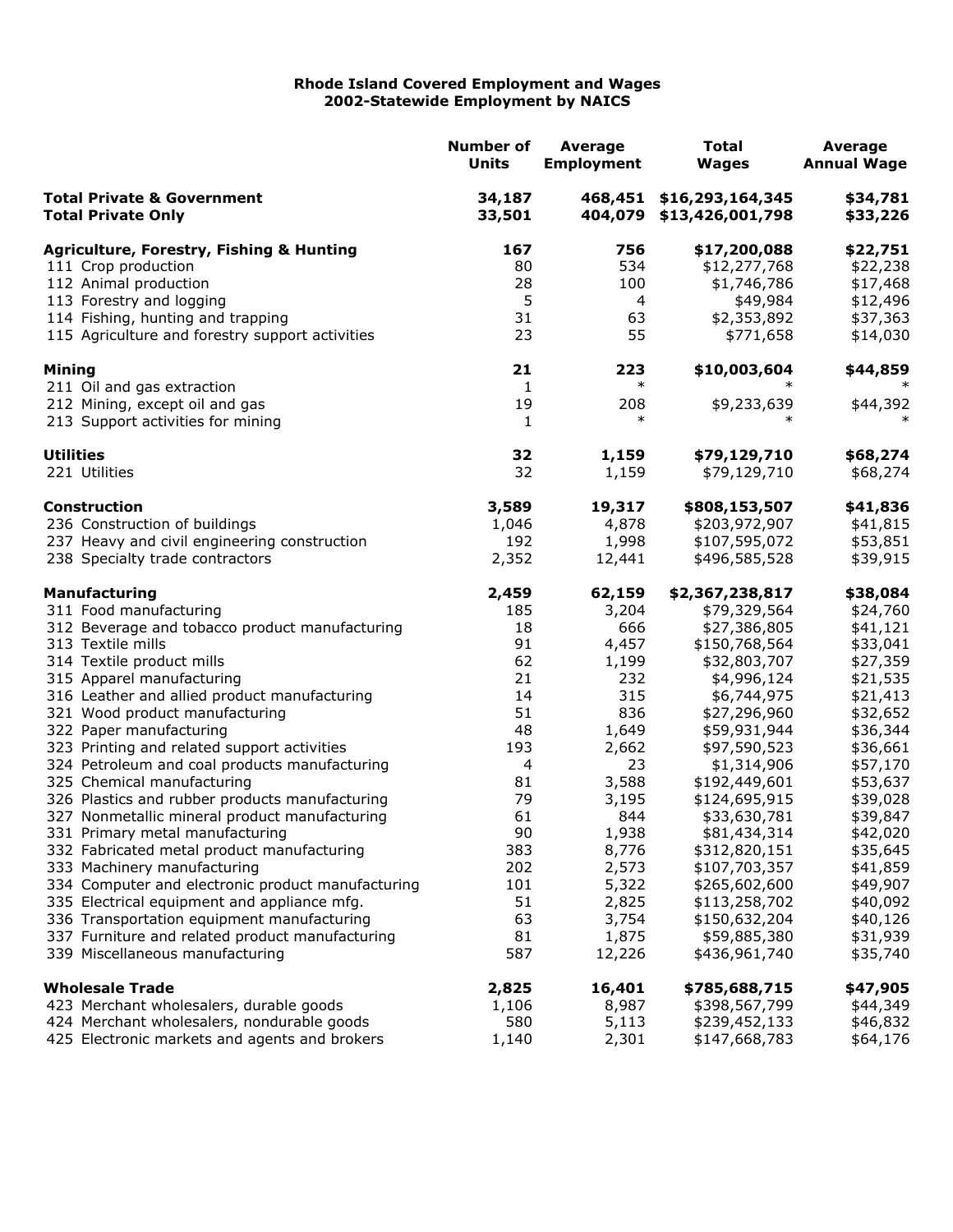## **Rhode Island Covered Employment and Wages 2002-Statewide Employment by NAICS**

|                                                   | <b>Number of</b> | <b>Average</b>    | <b>Total</b>    | Average            |
|---------------------------------------------------|------------------|-------------------|-----------------|--------------------|
|                                                   | <b>Units</b>     | <b>Employment</b> | <b>Wages</b>    | <b>Annual Wage</b> |
| <b>Retail Trade</b>                               | 4,143            | 52,699            | \$1,211,098,078 | \$22,981           |
| 441 Motor vehicle and parts dealers               | 425              | 5,814             | \$219,076,306   | \$37,681           |
| 442 Furniture and home furnishings stores         | 208              | 1,624             | \$42,246,971    | \$26,014           |
| 443 Electronics and appliance stores              | 214              | 1,347             | \$43,199,615    | \$32,071           |
| 444 Building material and garden supply stores    | 229              | 3,574             | \$100,423,210   | \$28,098           |
| 445 Food and beverage stores                      | 717              | 9,259             | \$171,252,794   | \$18,496           |
| 446 Health and personal care stores               | 290              | 5,616             | \$149,202,034   | \$26,567           |
| 447 Gasoline stations                             | 290              | 1,888             | \$35,391,303    | \$18,745           |
| 448 Clothing and clothing accessories stores      | 555              | 5,330             | \$93,070,901    | \$17,462           |
| 451 Sporting goods, hobby, book and music stores  | 282              | 2,053             | \$39,024,046    | \$19,008           |
| 452 General merchandise stores                    | 172              | 10,919            | \$199,034,804   | \$18,228           |
| 453 Miscellaneous store retailers                 | 539              | 3,231             | \$59,504,782    | \$18,417           |
| 454 Nonstore retailers                            | 226              | 2,044             | \$59,671,312    | \$29,193           |
| <b>Transportation &amp; Warehousing</b>           | 700              | 9,269             | \$276,446,814   | \$29,825           |
| 481 Air transportation                            | 26               | 539               | \$18,624,380    | \$34,554           |
| 483 Water transportation                          | 7                | 154               | \$4,557,270     | \$29,593           |
| 484 Truck transportation                          | 319              | 2,527             | \$91,763,159    | \$36,313           |
| 485 Transit and ground passenger transportation   | 104              | 2,116             | \$38,222,023    | \$18,063           |
| 486 Pipeline transportation                       | 3                | 33                | \$1,928,185     | \$58,430           |
| 487 Scenic and sightseeing transportation         | 39               | 272               | \$4,707,213     | \$17,306           |
| 488 Support activities for transportation         | 127              | 864               | \$29,986,252    | \$34,706           |
| 492 Couriers and messengers                       | 47               | 1,711             | \$54,150,069    | \$31,648           |
| 493 Warehousing and storage                       | 29               | 1,053             | \$32,508,263    | \$30,872           |
| <b>Information</b>                                | 617              | 11,127            | \$539,662,057   | \$48,500           |
| 511 Publishing industries, except Internet        | 255              | 3,398             | \$162,082,101   | \$47,699           |
| 512 Motion picture and sound recording industries | 57               | 638               | \$11,268,972    | \$17,663           |
| 515 Broadcasting, except Internet                 | 29               | 754               | \$37,008,137    | \$49,082           |
| 516 Internet publishing and broadcasting          | 13               | 27                | \$961,533       | \$35,612           |
| 517 Telecommunications                            | 121              | 2,933             | \$158,455,895   | \$54,025           |
| 518 ISPs, search portals, and data processing     | 98               | 2,784             | \$157,588,733   | \$56,605           |
| 519 Other information services                    | 45               | 593               | \$12,296,686    | \$20,736           |
| <b>Finance &amp; Insurance</b>                    | 1,491            | 24,929            | \$1,277,426,039 | \$51,243           |
| 521 Monetary authorities - central bank           |                  |                   |                 |                    |
| 522 Credit intermediation and related activities  | 634              | 11,933            | \$552,989,058   | \$46,341           |
| 523 Securities, commodity contracts, investments  | 207              | 3,689             | \$257,782,801   | \$69,879           |
| 524 Insurance carriers and related activities     | 634              | 9,242             | \$462,319,083   | \$50,024           |
| 525 Funds, trusts, and other financial vehicles   | 17               | 65                | \$4,335,097     | \$66,694           |
| Real Estate, Rental & Leasing                     | 1,017            | 6,126             | \$190,993,760   | \$31,178           |
| 531 Real estate                                   | 767              | 4,012             | \$137,432,952   | \$34,255           |
| 532 Rental and leasing services                   | 247              | 2,083             | \$50,725,870    | \$24,352           |
| 533 Lessors of nonfinancial intangible assets     | 3                | 31                | \$2,834,938     | \$91,450           |
| <b>Professional &amp; Technical Services</b>      | 3,535            | 18,927            | \$948,750,017   | \$50,127           |
| 541 Professional and technical services           | 3,535            | 18,927            | \$948,750,017   | \$50,127           |
| <b>Management of Companies &amp; Enterprise</b>   | 111              | 6,416             | \$409,608,279   | \$63,842           |
| 551 Management of companies and enterprises       | 111              | 6,416             | \$409,608,279   | \$63,842           |
| <b>Administrative &amp; Waste Services</b>        | 2,022            | 23,333            | \$516,459,916   | \$22,134           |
| 561 Administrative and support services           | 1,898            | 22,095            | \$467,716,776   | \$21,168           |
| 562 Waste management & redemption services        | 124              | 1,238             | \$48,743,140    | \$39,372           |